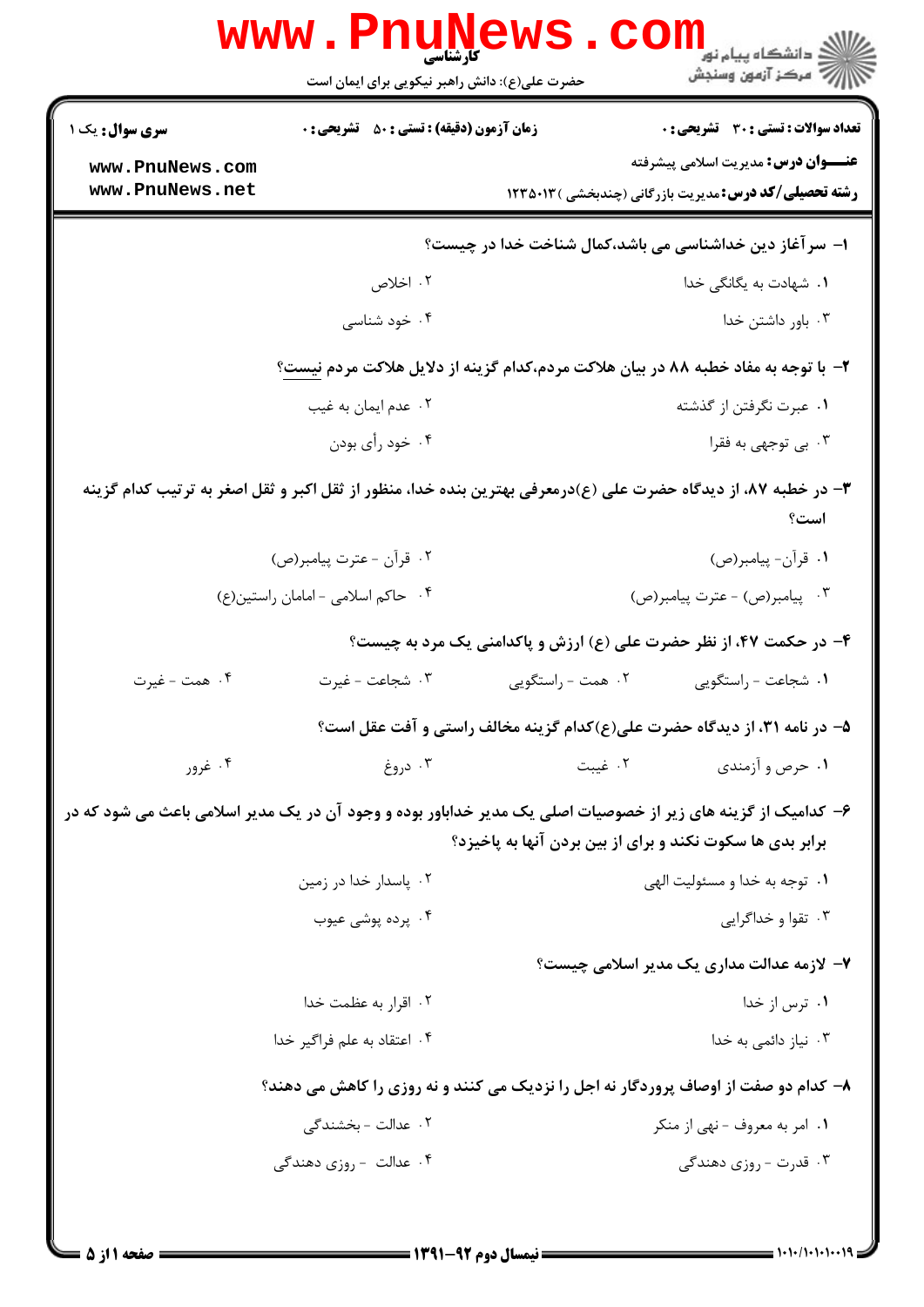| <mark>ڪ</mark> دانشڪاه پيام نور<br>ر آمرڪز آزمون وسنڊش                                                                                                                              | ا<br>کارشناسی<br>حضرت علی(ع): دانش راهبر نیکویی برای ایمان است                                               |                                    |  |  |  |
|-------------------------------------------------------------------------------------------------------------------------------------------------------------------------------------|--------------------------------------------------------------------------------------------------------------|------------------------------------|--|--|--|
| <b>تعداد سوالات : تستی : 30 ٪ تشریحی : 0</b>                                                                                                                                        | <b>زمان آزمون (دقیقه) : تستی : 50 ٪ تشریحی : 0</b>                                                           | سری سوال: ۱ یک                     |  |  |  |
| <b>عنـــوان درس:</b> مدیریت اسلامی پیشرفته<br><b>رشته تحصیلی/کد درس:</b> مدیریت بازرگانی (چندبخشی ) ۱۲۳۵۰۱۳                                                                         |                                                                                                              | www.PnuNews.com<br>www.PnuNews.net |  |  |  |
|                                                                                                                                                                                     | ۹- حاکمیت مشروع خداوند به کدام مورد تفویض نمی شود؟                                                           |                                    |  |  |  |
| ١. ائمه اطهار(ع)                                                                                                                                                                    | ۰۲ علمای دین و مراجع تقلید                                                                                   |                                    |  |  |  |
| ۰۳ پیامبر اکرم(ص)                                                                                                                                                                   | ۰۴ ولی فقیه                                                                                                  |                                    |  |  |  |
|                                                                                                                                                                                     | +١- این سخن مولای متقیان مربوط به کدام خطبه است ّاز خدا بترسید وجز بر مسلمانی نمیرید ؒ؟                      |                                    |  |  |  |
| ۰۱ ضرورت آخرت گرایی در جامعه                                                                                                                                                        | ۰۲ روش برخورد با دنیا                                                                                        |                                    |  |  |  |
| ۰۳ آینده نگری در اصل آخرت گرایی                                                                                                                                                     | ۰۴ ارزیابی دنیا و آخرت                                                                                       |                                    |  |  |  |
| 11- هدف از بعثت پیامبر اکرم(ص) از قول خود آن حضرت چیست؟                                                                                                                             |                                                                                                              |                                    |  |  |  |
| ٠١ آوردن دين اسلام                                                                                                                                                                  | ۰۲ ریشه کن کردن فحشا                                                                                         |                                    |  |  |  |
| ۰۳ تکمیل فضایل اخلاقی                                                                                                                                                               | ۰۴ ترويج به أخرت گرايي                                                                                       |                                    |  |  |  |
| ۱۲– این سخن امام علی (ع) که در نامه ای خطاب به معاویه فرمودند: ّهمانا من تو را در جنگ می نگرم که چونان شتران زیر بار<br>سنگین مانده فریاد سر می دهی ؒبه کدام ویژگی حضرت اشاره دارد؟ |                                                                                                              |                                    |  |  |  |
| ۰۱ آگاهی سیاسی امام علی(ع)                                                                                                                                                          | ۰۲ آینده نگری امام علی(ع)                                                                                    |                                    |  |  |  |
| ۰۳ اخلاق سیاسی امام علی(ع)                                                                                                                                                          | ۰۴ احساس مسئوليت امام على(ع)                                                                                 |                                    |  |  |  |
|                                                                                                                                                                                     | ۱۳- طبق فرمایش امام علی(ع) در حکمت ۱۱۷ کدام دو دسته به خاطر امام به هلاکت می رسند؟                           |                                    |  |  |  |
| ۰۱ دوست دشنام دهنده – دشمن افراط کننده                                                                                                                                              |                                                                                                              |                                    |  |  |  |
| ۰۲ دوست افراط کننده - دشمن دشنام دهنده                                                                                                                                              |                                                                                                              |                                    |  |  |  |
| ۰۳ دوست حیله گر- دشمن دشنام دهنده                                                                                                                                                   |                                                                                                              |                                    |  |  |  |
| ۴. دوست افراط كننده - دشمن حيله گر                                                                                                                                                  |                                                                                                              |                                    |  |  |  |
| حریص تر و انسش به آن از من بیشتر باشد"خطاب به چه کسی است؟                                                                                                                           | ۱۴– این سخن امام علی(ع)در نامه ۷۸که فرموده اند: ّبدان که هیچکس نیست که نسبت به وحدت و اتحاد امت پیامبر از من |                                    |  |  |  |
| ۰۱ ابوموسی اشعری                                                                                                                                                                    | ۰۲ مصقله ابن هبیره شیبانی                                                                                    |                                    |  |  |  |
|                                                                                                                                                                                     |                                                                                                              |                                    |  |  |  |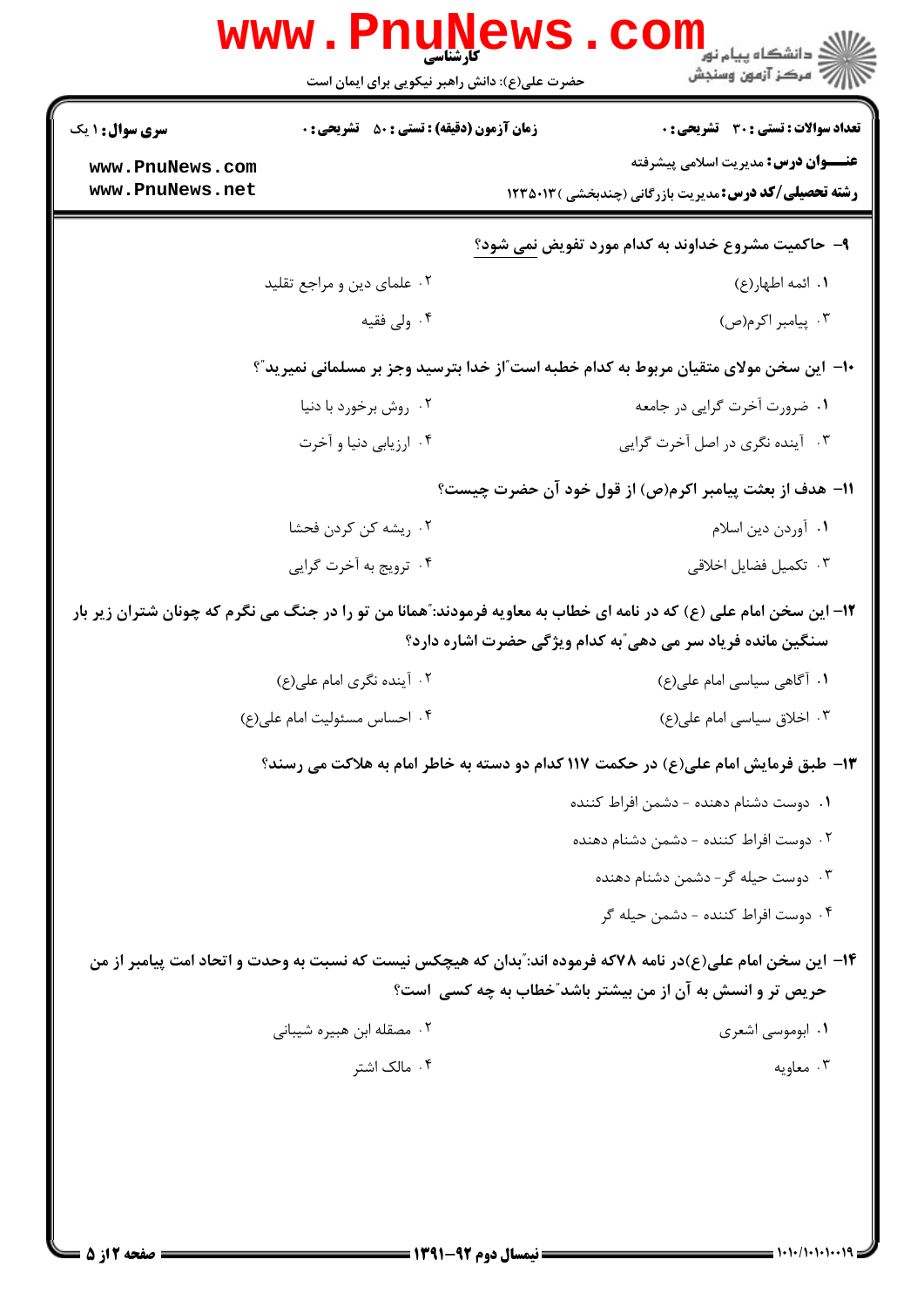|                                                                                                                                                            | WWW.FIIUT<br>حضرت علی(ع): دانش راهبر نیکویی برای ایمان است | ڪ دانشڪاه پيا <sub>م</sub> نور<br>7- مرڪز آزمون وسنڊش                                                                                                      |  |  |
|------------------------------------------------------------------------------------------------------------------------------------------------------------|------------------------------------------------------------|------------------------------------------------------------------------------------------------------------------------------------------------------------|--|--|
| <b>سری سوال :</b> ۱ یک<br>www.PnuNews.com<br>www.PnuNews.net                                                                                               | <b>زمان آزمون (دقیقه) : تستی : 50 ٪ تشریحی : 0</b>         | <b>تعداد سوالات : تستی : 30 ٪ تشریحی : 0</b><br><b>عنـــوان درس:</b> مدیریت اسلامی پیشرفته<br><b>رشته تحصیلی/کد درس:</b> مدیریت بازرگانی (چندبخشی )۱۲۳۵۰۱۳ |  |  |
| 1۵– این فرمایش امام علی(ع) که فرمودند: ّمثل آل محمد چونان ستارگان آسمان است اگر ستاره ای غروب کند ستاره دیگری<br>طلوع خواهد کرد ؒبیانگر کدام مورد زیر است؟ |                                                            |                                                                                                                                                            |  |  |
|                                                                                                                                                            |                                                            | ۰۱ خبر از غیبت امام زمان(عج)                                                                                                                               |  |  |
|                                                                                                                                                            |                                                            | ٠٢ تداوم امامت تا ظهور امام زمان (عج)                                                                                                                      |  |  |
|                                                                                                                                                            |                                                            | ۰۳ امام زمان ( عج) و استقرار حکومت عدل اسلامی                                                                                                              |  |  |
|                                                                                                                                                            |                                                            | ۰۴ امام زمان (عج)و هدايت الهي                                                                                                                              |  |  |
|                                                                                                                                                            |                                                            | ۱۶- ابزار ریاست و حکومت از دیدگاه حضرت علی(ع) کدام است؟                                                                                                    |  |  |
|                                                                                                                                                            | ۰۲ لیاقت و شایستگی                                         | ۰۱ تحمل سختی و بردباری                                                                                                                                     |  |  |
|                                                                                                                                                            | ۰۴ صلح و دوستی                                             | ۰۳ عدالت و مساوات                                                                                                                                          |  |  |
|                                                                                                                                                            |                                                            | <b>۱۷</b> - سه رکن اساسی موفقیت در کارها چیست؟                                                                                                             |  |  |
|                                                                                                                                                            | ۰۲ دور اندیشی- بردباری - پشتکار                            | ۰۱ علاقه - استعداد - پشتکار                                                                                                                                |  |  |
|                                                                                                                                                            | ۰۴ ایمان - زهد - تدبیر                                     | ۰۳ استعداد - بردباری - زهد                                                                                                                                 |  |  |
|                                                                                                                                                            |                                                            | ۱۸– در حکمت ۲۱۱، از دیدگاه حضرت علی(ع)چه خصلتی نگهدارنده آبروی انسان است؟                                                                                  |  |  |
| ۰۴ بخشندگی                                                                                                                                                 | ۰۳ حسابگری                                                 | ۰۱ ایمان<br>۰۲ صبر                                                                                                                                         |  |  |
|                                                                                                                                                            |                                                            | ۱۹– در حکمت ۲۵۲، از دیدگاه حضرت علی (ع)، خداوند متعال کدام یک از عوامل زیر را به ترتیب برای تحقق عفت و امنیت از<br>ترسها واجب کرده است؟                    |  |  |
|                                                                                                                                                            | ۰۲ پاکسازی دل- ترک دروغ                                    | ۰۱ امر به معروف - نهي از منكر                                                                                                                              |  |  |
|                                                                                                                                                            | ۰۴ گواهي دادن - سلام كردن                                  | ۰۳ اجرای حدود - سلام کردن                                                                                                                                  |  |  |
|                                                                                                                                                            |                                                            | +٢- ۖ آيه شريفه ″ انّا هديناه السبيل امّا شاكراً و امّا كفوراً ″ به كداميك از گزينه هاي زيراشاره مي كند؟                                                   |  |  |
|                                                                                                                                                            | ۰۲ بخشنده بودن خداوند                                      | ٠١ مختار بودن انسان                                                                                                                                        |  |  |
|                                                                                                                                                            | ۰۴ شکر گزاری بندگان                                        | ۰۳ رحیم بودن خداوند                                                                                                                                        |  |  |
|                                                                                                                                                            |                                                            |                                                                                                                                                            |  |  |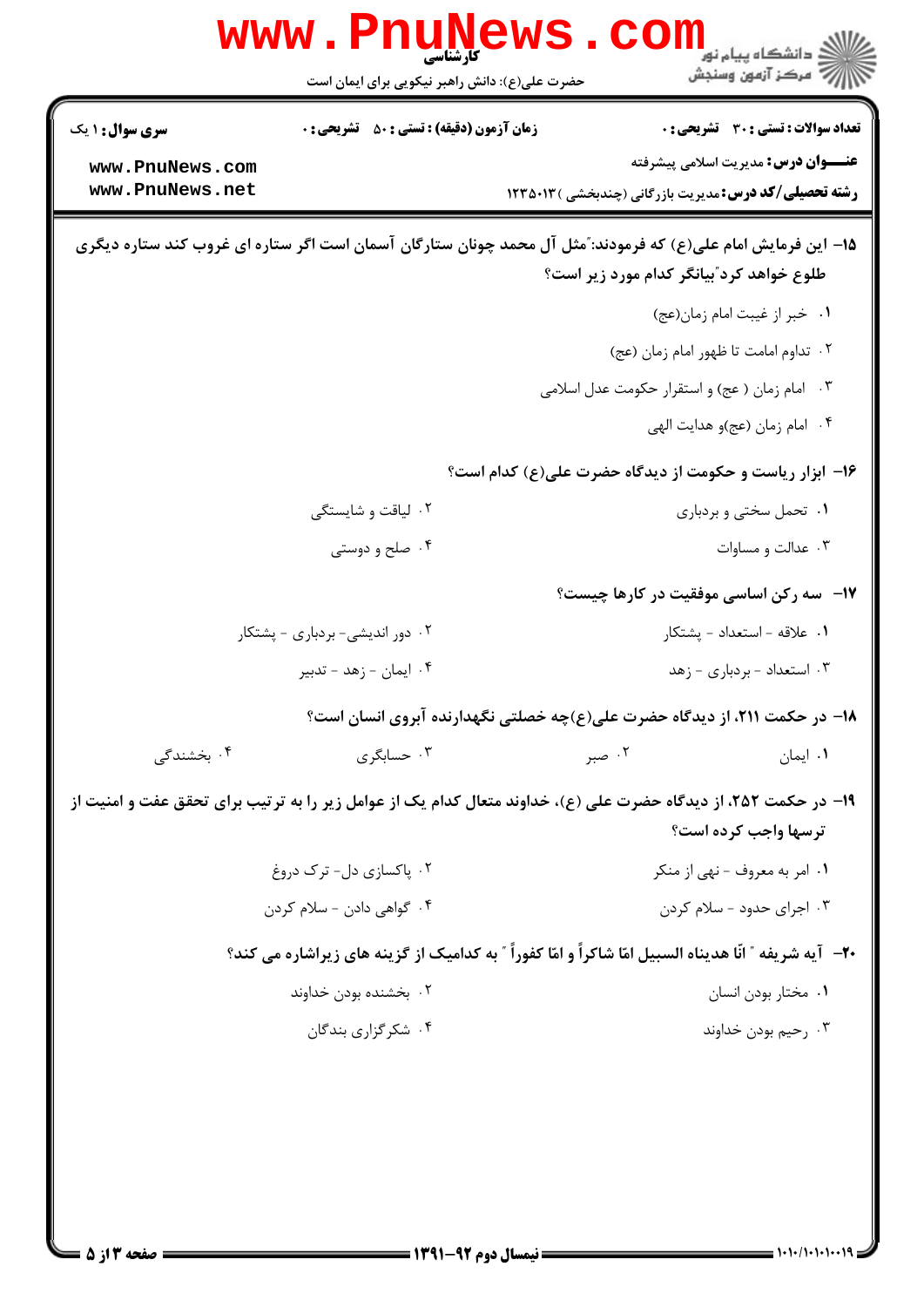| <b>تعداد سوالات : تستی : 30 ٪ تشریحی : 0</b>                                                                                                                                         |                                                          | زمان آزمون (دقیقه) : تستی : 50 ٪ تشریحی : 0                                                            | <b>سری سوال :</b> ۱ یک                                                                                                    |  |  |
|--------------------------------------------------------------------------------------------------------------------------------------------------------------------------------------|----------------------------------------------------------|--------------------------------------------------------------------------------------------------------|---------------------------------------------------------------------------------------------------------------------------|--|--|
| <b>عنـــوان درس:</b> مدیریت اسلامی پیشرفته                                                                                                                                           |                                                          |                                                                                                        | www.PnuNews.com<br>www.PnuNews.net                                                                                        |  |  |
| <b>رشته تحصیلی/کد درس:</b> مدیریت بازرگانی (چندبخشی ) ۱۲۳۵۰۱۳                                                                                                                        |                                                          |                                                                                                        |                                                                                                                           |  |  |
| <b>۲۱</b> - در حکمت۳۱، از دیدگاه حضرت علی(ع) ارکان جهاد کدام است؟                                                                                                                    |                                                          |                                                                                                        |                                                                                                                           |  |  |
|                                                                                                                                                                                      | ١. شكيبايي-امر به معروف - نهي منكر- راستگويي             |                                                                                                        |                                                                                                                           |  |  |
|                                                                                                                                                                                      | ۰۲ راستگویی- دشمنی با فاسقان - یقین- فرمانبرداری از امام |                                                                                                        |                                                                                                                           |  |  |
| ۰۳ حسن خلق-امر به معروف - نهى از منكر- شكيبايي                                                                                                                                       |                                                          |                                                                                                        |                                                                                                                           |  |  |
|                                                                                                                                                                                      | ۰۴ راستگویی- امر به معروف - نهی از منکر- دشمنی با فاسقان |                                                                                                        |                                                                                                                           |  |  |
| با کدام گروه است؟                                                                                                                                                                    |                                                          |                                                                                                        | ۲۲– این سخن حضرت علی(ع)،که فرمودند: ''مُن فروترم از آنچه می گویی و فراترم از آنچه در دل داری''، روش برخورد حضرت           |  |  |
| ٠١ چاپلوسان                                                                                                                                                                          | ٢. فتنه گران                                             | ٠٣ گناهكاران                                                                                           | ۰۴ فاسقان                                                                                                                 |  |  |
|                                                                                                                                                                                      |                                                          | <b>۲۳</b> - کدامیک از گزینه های زیر، کسب ارزشهای اسلامی جهت تکامل پذیری انسان را نشان <u>نمی دهد</u> ؟ |                                                                                                                           |  |  |
| ۰۱ توجه به حسن فعلی و فاعلی                                                                                                                                                          |                                                          | ۰۲ توجه به عدالت و نبوت                                                                                |                                                                                                                           |  |  |
| ۰۳ تدبیر و دور اندیشی                                                                                                                                                                |                                                          | ۰۴ توجه به اهداف و منابع برتر                                                                          |                                                                                                                           |  |  |
| ۲۴– در خطبه۱۱۶، از دیدگاه حضرت علی (ع)، ره آورد کدام نوع حکومت به صورت " اگر فردی از طایفه نقیف بر شما مسلط<br>شود، سبزه زارهای شما را می چرد و چربی شما را آب می کند" بیان شده است؟ |                                                          |                                                                                                        |                                                                                                                           |  |  |
| ٠١ حكومت ستمكران                                                                                                                                                                     | ۰۲ حکومت کفار                                            | ۰۳ حکومت نا اهلان                                                                                      | ۰۴ حکومت فاسقان                                                                                                           |  |  |
| خود می داند که در جای خطرناکی ایستاده است؟                                                                                                                                           |                                                          | ۲۵- در حکمت۲۳۶، از دیدگاه حضرت علی(ع)چه کسی به شیرسواری تشبیه شده که دیگران حسرت منزلت او را دارند ولی |                                                                                                                           |  |  |
| ۰۱ همنشین پادشاه                                                                                                                                                                     | ۰۲ قدرتمندان                                             | ۰۳ مديران                                                                                              | ۰۴ حاكم اسلامى                                                                                                            |  |  |
| و کنترل از دیدگاه اسلام دارد؟                                                                                                                                                        |                                                          |                                                                                                        | ۲۶– آیه شریفه ّافلا یتدبرون القرآن و لو کان من عند غیرا… لوجدوا فیه اختلافا کثیرا ّ اشاره به کدامیک از اصول حاکم بر نظارت |  |  |
| ۰۱ اصل حضور و شهود                                                                                                                                                                   |                                                          | ۰۲ اصل امر به معروف و نهی از منکر                                                                      |                                                                                                                           |  |  |
| ۰۳ اصل عدالت در کنترل                                                                                                                                                                |                                                          | ۰۴ اصل پیشگیری                                                                                         |                                                                                                                           |  |  |
| ۲۷- از نظر فقها، در شرایط امر به معروف و نهی از منکر منظور از احتمال تأثیر چیست؟                                                                                                     |                                                          |                                                                                                        |                                                                                                                           |  |  |
| ۰۱ شناخت معروف و منکر                                                                                                                                                                |                                                          | ۲ . ملاک نبودن برداشت های شخصی                                                                         |                                                                                                                           |  |  |
|                                                                                                                                                                                      | ۰۳ احراز مراتب سه گانه امر به معروف و نهی از منکر        | ۰۴ خیرخواهی و روحیه برادری                                                                             |                                                                                                                           |  |  |